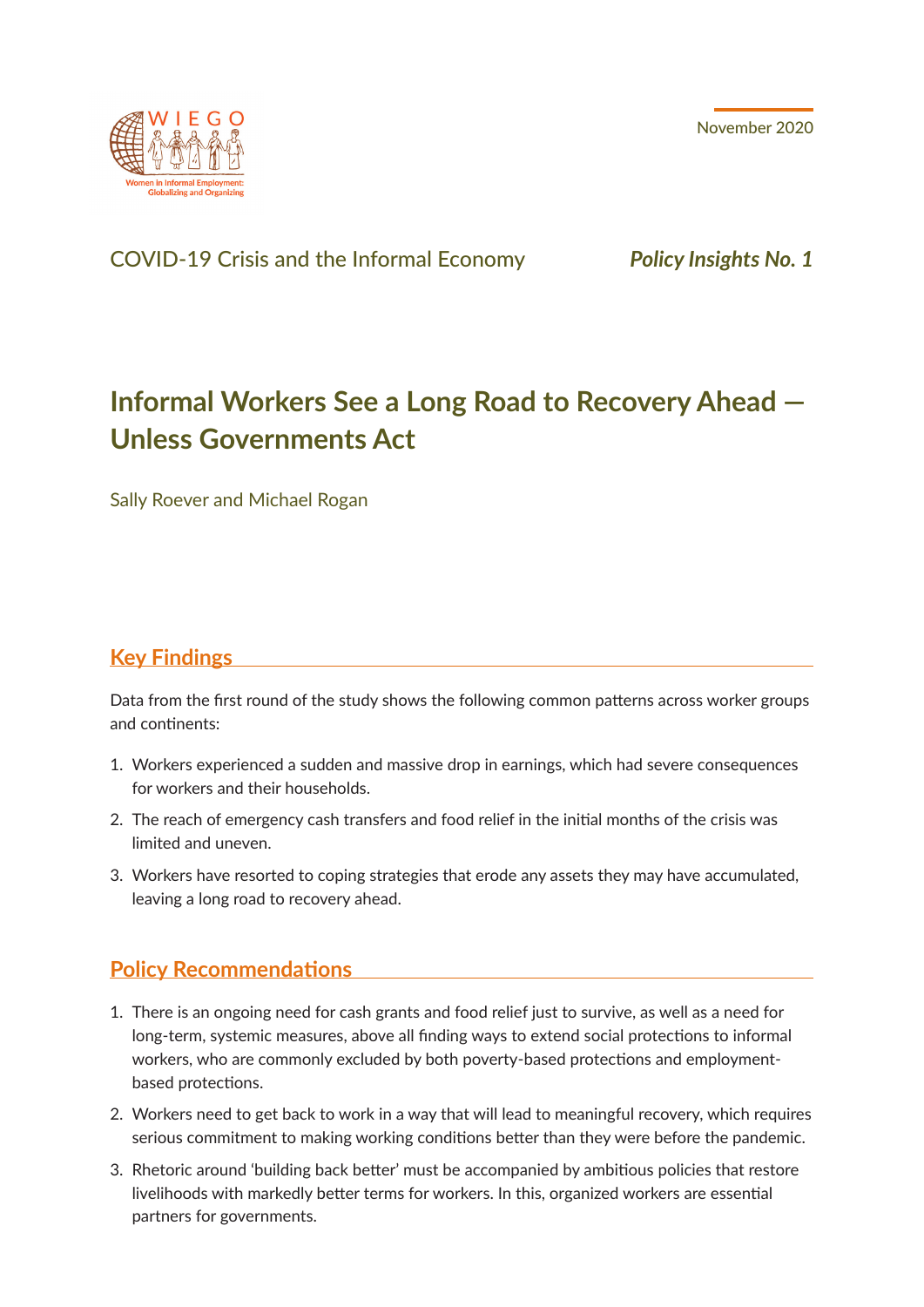Carmen Almeida, 56, worries about keeping in touch with her fellow domestic workers. Most haven't worked since early March when Peru's lockdown began, and the few who have kept working have been isolated in their employers' homes, prevented from visiting their own families. She has managed to mobilize some donations, including one that is meant to help with communication. But "you can't eat a telephone," she said, indicating the extent of desperation many find themselves in several months after the crisis began.

Stories like Carmen's are commonplace across the world in the wake of the initial COVID-19 lockdowns, with countless informally employed workers facing a brutal reality of reestablishing their livelihoods. Nearly a year into the COVID-19 pandemic, there is broad recognition that global progress toward reducing poverty has suffered a severe setback given its disproportionate impact on vulnerable populations. The United Nations estimates [71 million additional people living in](https://unstats.un.org/sdgs/report/2020/The-Sustainable-Development-Goals-Report-2020.pdf)  [extreme poverty](https://unstats.un.org/sdgs/report/2020/The-Sustainable-Development-Goals-Report-2020.pdf), and the ILO estimates [labour income losses of \\$3.5 trillion](https://www.ilo.org/wcmsp5/groups/public/@dgreports/@dcomm/documents/briefingnote/wcms_755910.pdf) in the first three quarters of 2020, due to the pandemic.

With [4 billion people excluded from social protection](https://www.ilo.org/wcmsp5/groups/public/---ed_protect/---soc_sec/documents/publication/wcms_744612.pdf), and GDP growth for the year projected to [be negative](https://www.imf.org/en/Publications/WEO/Issues/2020/09/30/world-economic-outlook-october-2020), the historic magnitude of the crisis calls for an unprecedented investment in getting people back to work. Yet there is no blueprint for doing so in today's global economy, where 61 [per cent of employment is informal](https://www.wiego.org/sites/default/files/publications/files/Women%20and%20Men%20in%20the%20Informal%20Economy%20-%20A%20Statistical%20Brief%20-%20for%20web.pdf). What can be learned from the experience of informal workers during the course of the crisis?

Data from the first round of the WIEGO-led [COVID-19 Crisis and the Informal Economy Study](https://www.wiego.org/covid-19-global-impact-study)  in 12 cities point to three common patterns across worker groups and continents. The first is a sudden and massive drop in earnings. Given that many informal workers earn day-to-day to meet basic needs, and given th[e links between informal work and poverty](https://www.wiego.org/informal-economy/poverty-growth-linkages/links-poverty) even before the pandemic, this disruption in earnings had severe consequences for workers and their households. Second, the reach of emergency cash transfers and food relief in the initial months of the crisis was limited and uneven. Third, as a consequence, workers have resorted to coping strategies that erode any assets they may have accumulated, leaving a long road to recovery ahead.

# **What Happened to Earnings Once the Pandemic Hit?**

The initial wave of lockdowns severely disrupted markets and supply chains in March and April, and the shockwaves immediately hit workers' earnings. Though national and city approaches to lockdown shaped workers' experiences, in all 12 cities, the drop in income was severe.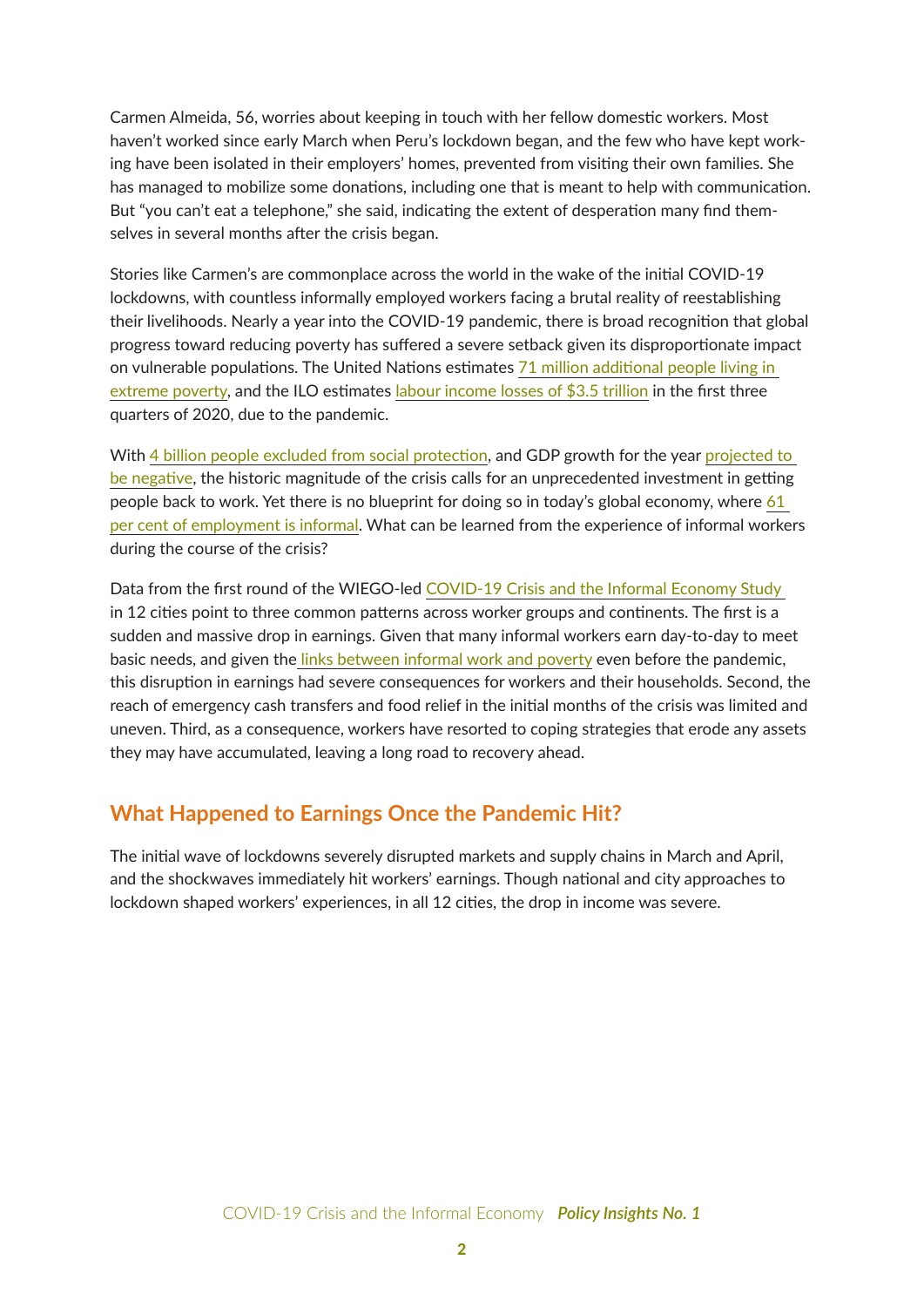1- Accra (Ghana) 7- Durban (South Africa) 2- Ahmedabad (India) 8-Lima (Peru) 3- Bangkok (Thailand) 9- Mexico City (Mexico)

10- Pleven (Bulgaria)

12- Tiruppur (India)

11- New York City (USA)

4- Dakar (Senegal)

6- Delhi (India)

5- Dar es Salaam (Tanzania)

**Cities in the WIEGO-led COVID-19 Crisis and the Informal Economy Study**

In cities with strict lockdowns, work came to a near-complete standstill. In Ahmedabad, harsh lockdown measures were enacted very early—resulting in 97 per cent of domestic workers, 92 per cent of home-based workers, 96 per cent of street vendors, and 98 per cent of waste pickers reporting zero earnings during the height of the restrictions. Workers in Lima reported a similarly severe disruption.

In cities where restrictions were less severe, the extent of immediate disruption varied more across worker groups. Massage workers in Bangkok, for example, were put out of work entirely as physical distancing measures were put into place. Tourism industry workers in Thailand were also hit hard. But for some other sectors the experience was more mixed, with some street vendors, waste pickers and domestic workers reporting at least some earnings.<sup>1</sup>

Regardless of these variations, across the study worker groups experienced significant disruption to earnings. In every city except Dar es Salaam, study participants' average earnings during the peak restrictions were less than half what they were in February, before the lockdowns began. And in half of the cities in the sample—Ahmedabad, Delhi, New York, Lima, Durban and Tiruppur—reported earnings in April were less than 20 per cent of reported earnings in February. In Ahmedabad and Durban, April earnings had decreased by about 95 per cent from February.

These severe drops in average earnings reflect both the high proportion of workers who earned nothing at all (Figure 1) and the weak demand for goods and services among those who could continue working. Across the full study sample, 69.8 per cent of all respondents reported zero earnings during the lockdown period. For those who continued working, demand for their goods dropped steeply.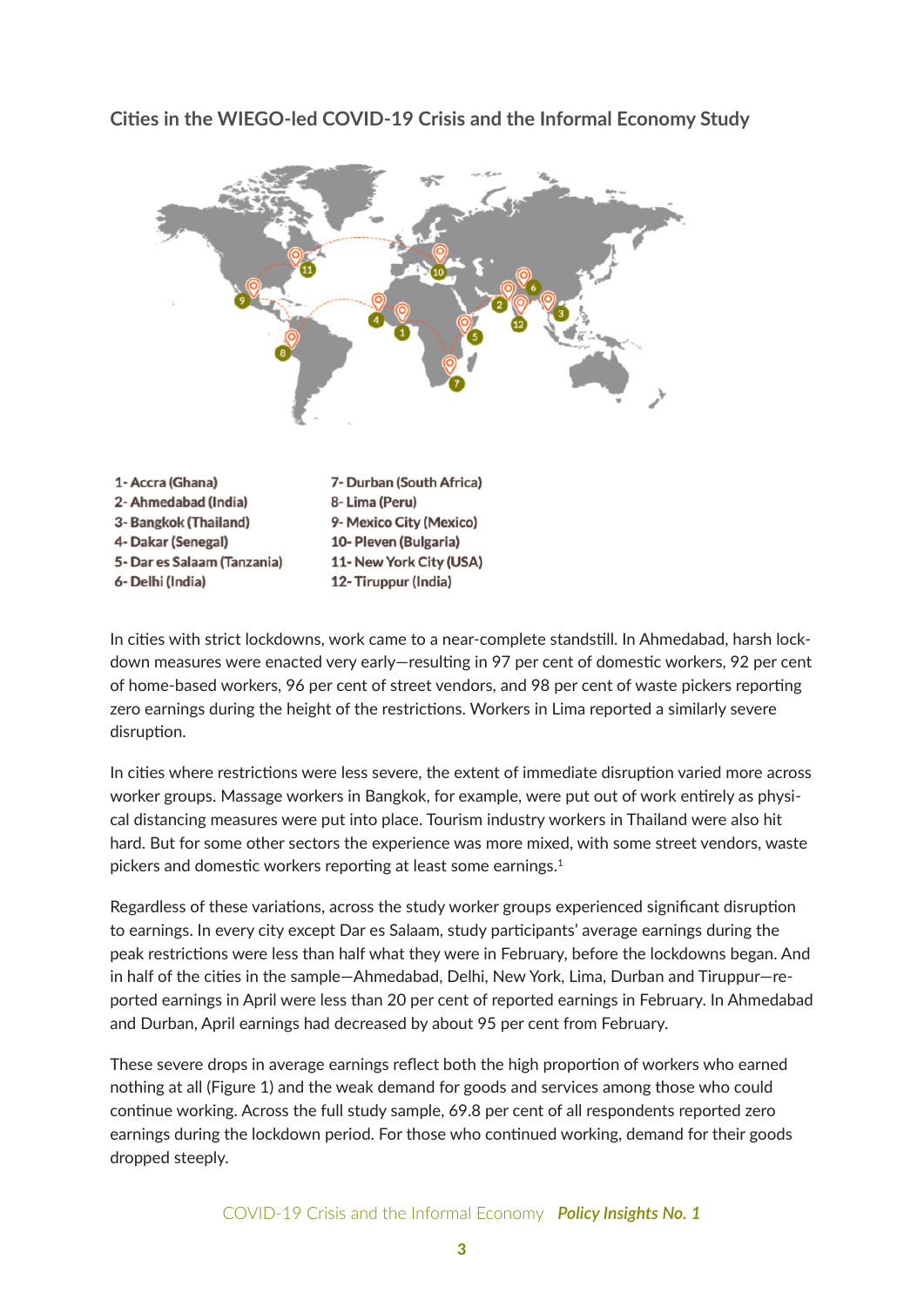



Even by June and July, when some lockdown measures had eased, most city samples reflected average earnings that were less than half of pre-COVID-19 earnings. For some workers, like street vendors in Accra, it was because police officers were blocking the transport of goods. A homebased worker in Pleven reported that customers were no longer buying non-essential goods such as souvenirs and jewellery. In Durban, police were blocking waste pickers from getting to their collection points and harassing anyone carrying recyclable materials:

*We don't have access to hotels and retail shops that we used to have before lockdown. They do not allow us to collect waste anymore [for recycling]; Durban Solid Waste collects it and throws it to the landfill...When we try and collect somewhere the police take away our recyclables.*

Similarly, a street vendor in Lima reported the loss of both savings and workplace as a result of actions taken by local authorities to clear the streets:

*The eviction and the confiscation—they took away my workplace, my capital, and my longtime savings from selling my products.*

Several respondents spoke of the impact of lost earnings on physical and mental health, and of the need to shift consumption patterns, including food consumption. In four of the cities— Pleven, Lima, Durban and Tiruppur—well over half of the sample reported that household members had gone hungry in the month after the lockdown had ended. In four further cities—Accra, Dakar, Ahmedabad and Delhi—more than a third of workers reported that a member of their household had gone hungry.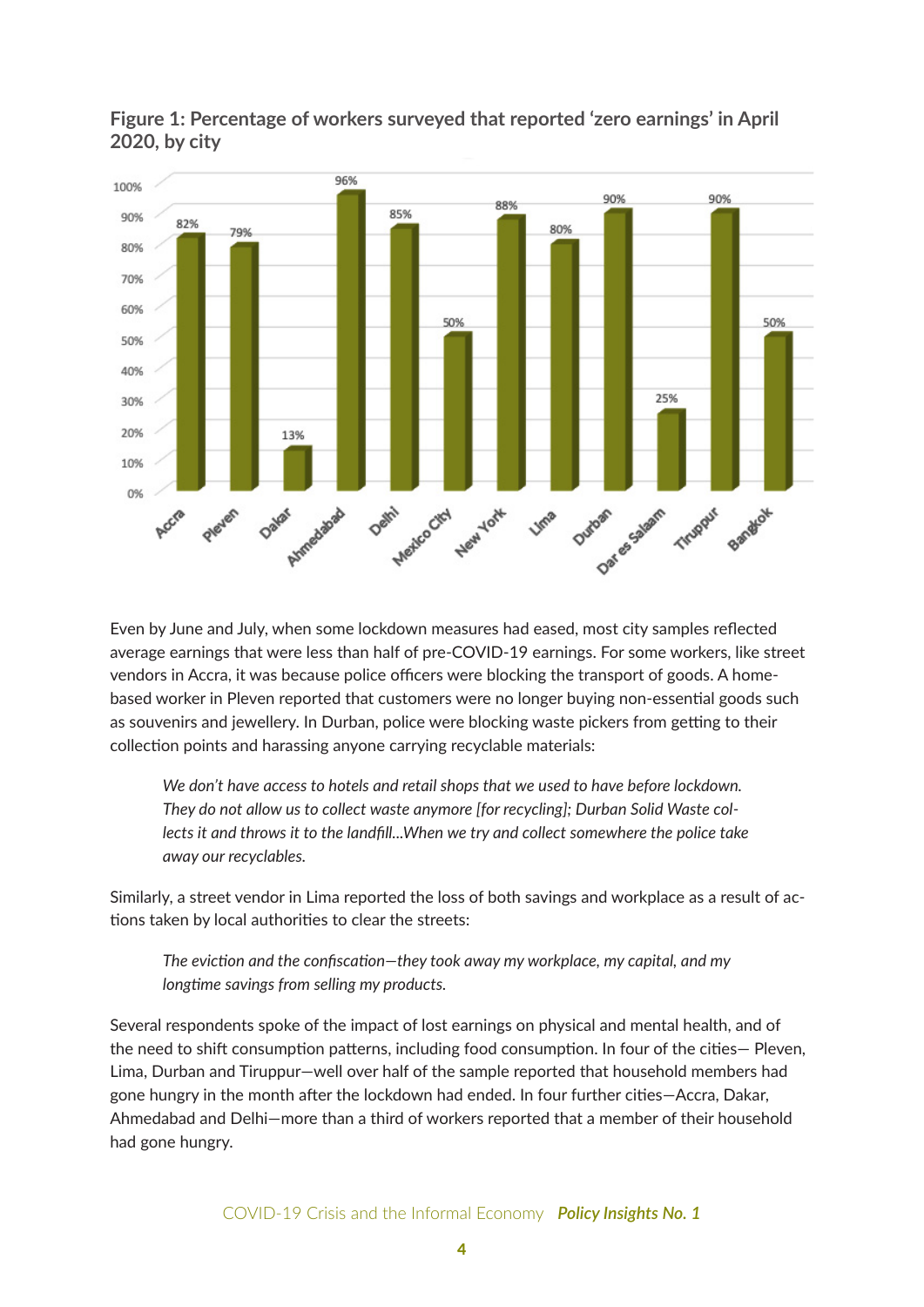# **Did Cash and Food Assistance Fill the Gap?**

The sudden loss of employment prompted governments worldwide to [consider relief measures](https://www.wiego.org/social-protection-responses-covid-19), including emergency cash grants and food assistance. Some, but not all, of the countries included in the study implemented such measures.

Where cash and food relief measures were implemented, the reach was limited and uneven. Across all 12 cities, about 40 per cent of workers reported getting food or cash from the government.<sup>2</sup> Again, the approaches differed significantly, with cities like Dakar giving no cash support and minimal food assistance, and in Tiruppur 90 per cent of workers received cash grants (Figure 2).





Access to food relief was relatively high in the three Indian cities—Ahmedabad, Delhi and Tiruppur—because of the facilitating role played by study participants' organizations. In Ahmedabad, for example, an informant reported that [SEWA](http://www.sewa.org/) (Self Employed Women's Association) facilitated food rations, masks and hand sanitizer; provided information to members on where to go for health cards; and created an interest-free revolving credit scheme for vendors to buy stock. In Bangkok, HomeNet Thailand played a crucial role in supporting members to access cash grants by registering them on the relevant government website and troubleshooting other obstacles to access.

In other cities, workers in the study had more difficulty accessing cash grants and food relief. In some instances, governments lacked the necessary relationships or political will to distribute relief to informal workers. Said one informant in Ghana, where just 15 per cent received food relief, "I think the government had its own means of identifying those to give the relief items. It was mainly the municipality leaders, NGOs, political party aspirants and other civil society organizations...but as to whether they involved the informal workers I don't know. A lot of [workers] complained of not receiving the packages."

COVID-19 Crisis and the Informal Economy *Policy Insights No. 1*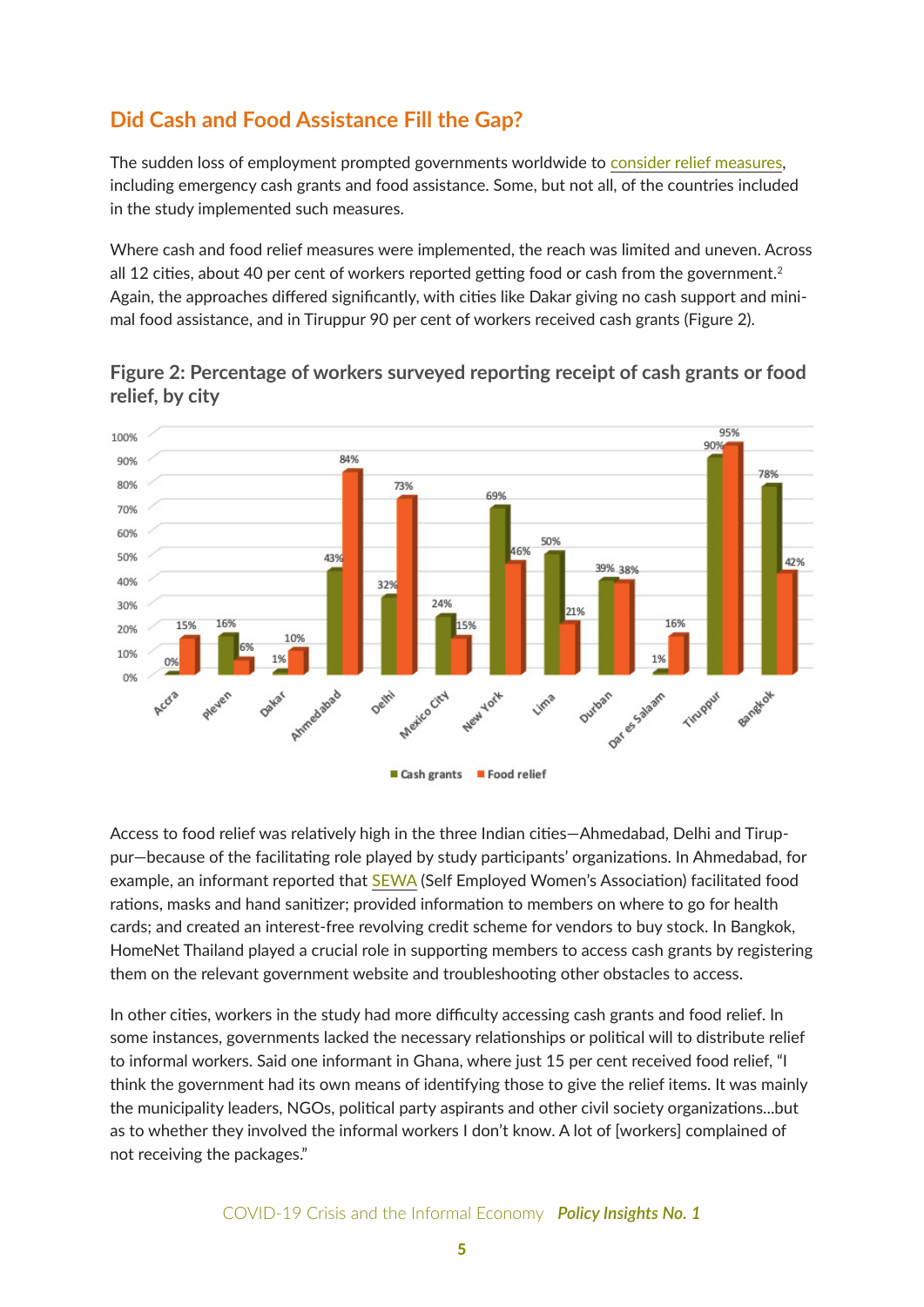# **How Did Workers Cope with the Losses?**

With the drop in earnings and lack of governmental support, workers resorted to coping strategies that will significantly reduce their ability to bounce back financially from the crisis. Many informal workers dipped into savings, borrowed money, and pawned off their assets—and because so many of these workers earn on a day-to-day basis, getting these assets back is a long term challenge.

#### **Drawing Down Savings**

Workers reported digging into savings to make up the shortfall from their loss of earnings. This was such a widespread practice that only in two of the 12 cities did less than a quarter of respondents do so. Interviews also suggest that where respondents did not draw down savings, the reason may be that they earned so little before the pandemic that they lacked savings altogether.

*All of this was a surprise. We feel scared and worried because we didn't have any savings to survive that whole time [during the lockdown] and we couldn't work. We stayed at home to protect our health, but now we are worried about what we'll live on.*

As for where the money was spent, many interviews showed savings were being used to pay basic bills, like rent and utilities, especially electricity.



#### **Figure 3: Percentage of workers surveyed reporting each coping strategy, by city**

COVID-19 Crisis and the Informal Economy *Policy Insights No. 1*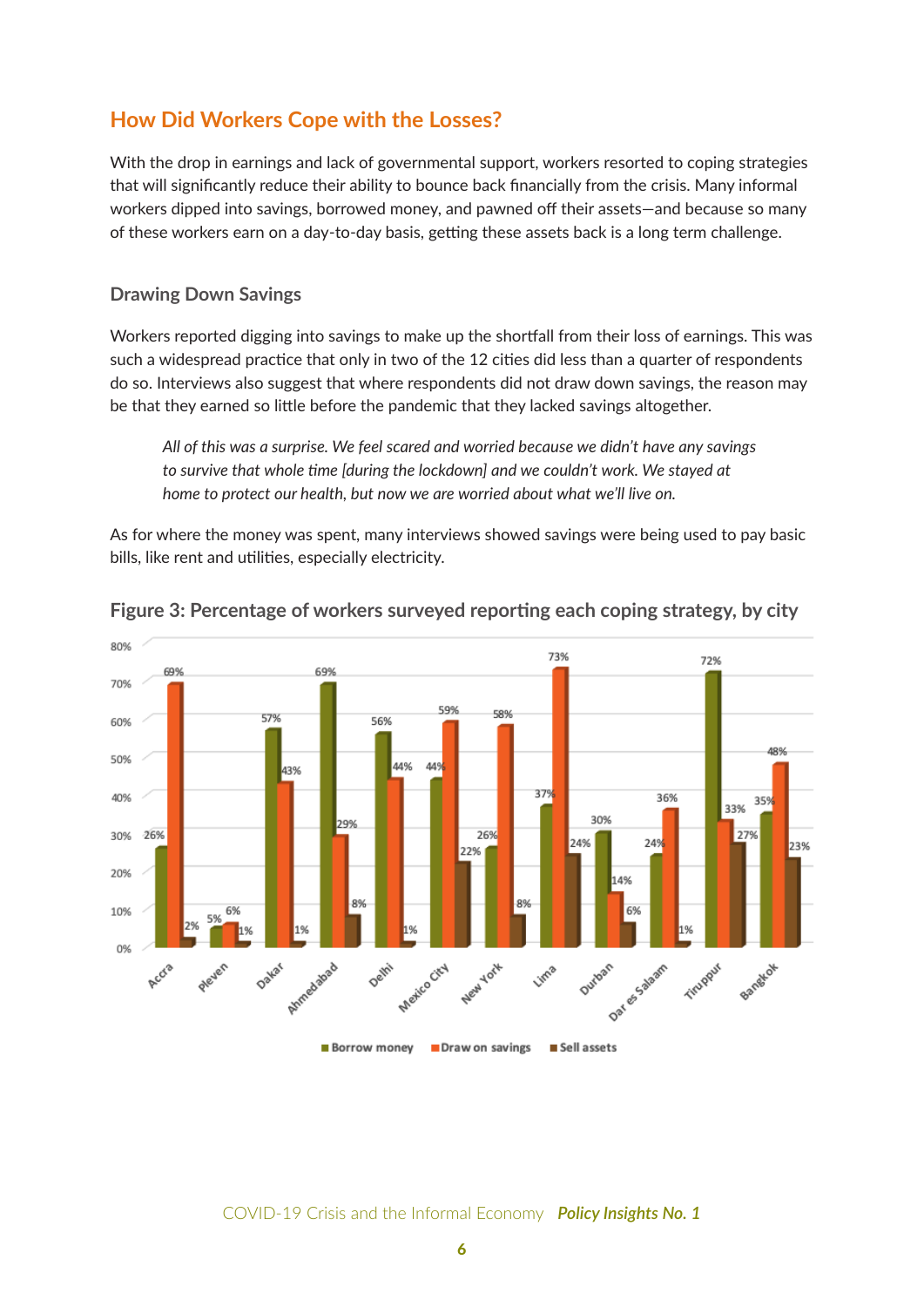#### **Borrowing Money**

Another common (43 per cent of the total sample) coping strategy was borrowing money or extending credit. In four of the cities, the vast majority of respondents reported taking on debt as a coping strategy. This was particularly prevalent among workers in Ahmedabad, where the lockdown restrictions were among the most severe. Their recovery will be hindered by having to pay off these new debts at the same time they try to reestablish livelihoods.

Interview data cite a range of lending sources. In some cases, workers relied on the employment relationship for lending sources: some domestic workers, for example, borrowed from their employers, and some home-based workers borrowed from intermediaries. In Dar es Salaam, among those domestic workers who lost their jobs in April, 71 per cent borrowed money from family, friends or neighbours.

Many workers relied on their personal networks to find lending sources. According to Mohamed Attia, Director of the New York Street Vendor Project at the Urban Justice Center, in April 2020,

*It was a really terrifying moment and everyone was talking about not only how they were going to sustain the business for the very first few weeks, everyone was so worried about their personal life, their housing issue, their financial ability to just make ends meet to put food on the table. A lot of people were like, 'we've been without income for a month. We had to borrow money from our family in Egypt. We had to borrow money from our friends.' Especially folks who don't really have access to other financial resources, some people were in a slightly better position than others. They have credit cards, they have some savings. But others, who didn't have any safety net, no credit cards, nothing to rely on, it was all about the family and the friends and literally borrowing money from the people around you just to keep things going and to put food on the table and that was the bottom line.*

Workers in several cities named rent, electricity, water and telephone bills as the reason they have had to take out a loan—and once a worker has taken a loan to pay a bill, she then has to find a way to repay it in circumstances where demand is down and earnings are only a fraction of what they used to be. According to one informant in Bangkok:

*In a situation like this, [motorcycle taxi] drivers had to take more informal loans because government funds require certain conditions, details on documents, and a long time to process. Some people are blacklisted. However, informal loans will pile up. For instance, one takes a loan from Creditor A. If they are unable to pay up as agreed, they will go and get a loan from Creditor B to pay to Creditor A...When they cannot pay up, they would go to Creditor C, and the vicious cycle goes on and on.*

#### **Selling or Pawning Assets**

Shedding assets was a less common strategy, only reported by 10 per cent of respondents, but leaves poor households financially hamstrung, as assets are often acquired over a long period of time. It is also an indicator of desperation in the face of lost earnings and the risk of hunger.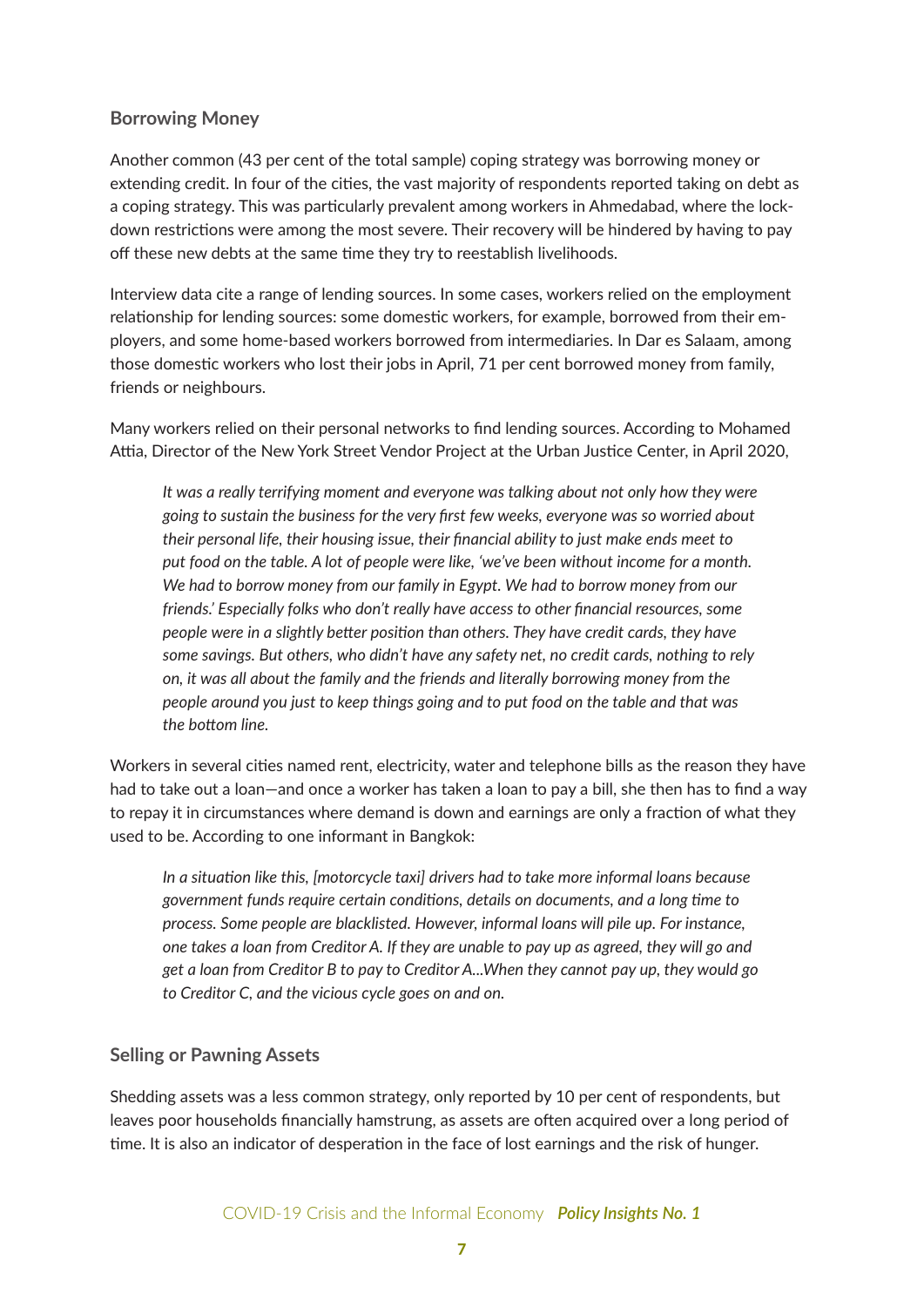Roughly a quarter of workers in Mexico City, Lima, Tiruppur and Bangkok reported the sale or pawning of assets as a coping strategy. This was particularly the case among waste pickers in Mexico City and Lima where 42 per cent and 50 per cent, respectively, sold assets in order to survive.

Where workers are pawning economic assets in order to get by, their chances of recovery dwindle further. This is especially the case where informal money lenders take advantage of workers' desperation by luring them into high-interest, predatory loans that require collateral.

The experience of a home-based worker in Bangkok speaks to this trend:

*Money-lender agents visited the informal garment community and offered informal loans, such that informal garment workers pawned their sewing machines as collateral. Borrowers pay 100-200 Baht a day in interest. The loan sharks confiscated the sewing machine upon default of the payment.*

### **Relief, Recovery and the Road Ahead**

When asked about the months ahead, some study participants indicated an ongoing need for cash grants and food relief just to survive, especially for older workers who are expected to stay home due to the danger of contracting COVID-19. Others emphasized the need for long-term, systemic measures, above all finding ways to extend social protections to workers like them, who are commonly [excluded by both poverty-based protections and employment-based protections.](https://www.wiego.org/blog/reaching-missing-middle-social-protection-informal-workers-covid-19) Study partners in several cities have worked with governments to help informal workers get access to short-term, temporary relief measures as well as long-term, systemic social protection measures. These efforts represent an essential piece of the recovery puzzle.

But perhaps the most common perspective from workers in the study was that they simply need to get back to work. Crucially, policy makers must understand that getting people back to work in a way that will lead to meaningful recovery requires a serious commitment to making working conditions better than they were before the pandemic. Vulnerability to the effects of the COVID-19 crisis is no accident. It is severe and widespread precisely because of the lack of protections in place for the majority of the world's workers. The experiences of participants in this study make clear how a lack of protection creates multiple pathways through which a global crisis impacts workers.

Rhetoric around 'building back better' must be accompanied by ambitious policies that restore livelihoods with markedly better terms for workers. This will help economic recovery and build better governance practices—ones where those in public office can work alongside those in the informal economy to find solutions around providing goods and services safely. Organized workers are essential partners for governments, both national and local. They know what is needed to get back to work under better conditions. The question is whether governments will listen.

#### **End notes:**

- 1. 100 per cent of the massage worker sample reported zero earnings. But 28 per cent of home-based workers, 45 per cent of street vendors, 66 per cent of waste pickers, and 80 per cent of domestic workers in Bangkok reported at least some earnings in April.
- 2. 36 per cent reported receiving a cash grant while about 38 per cent reported food assistance from government.